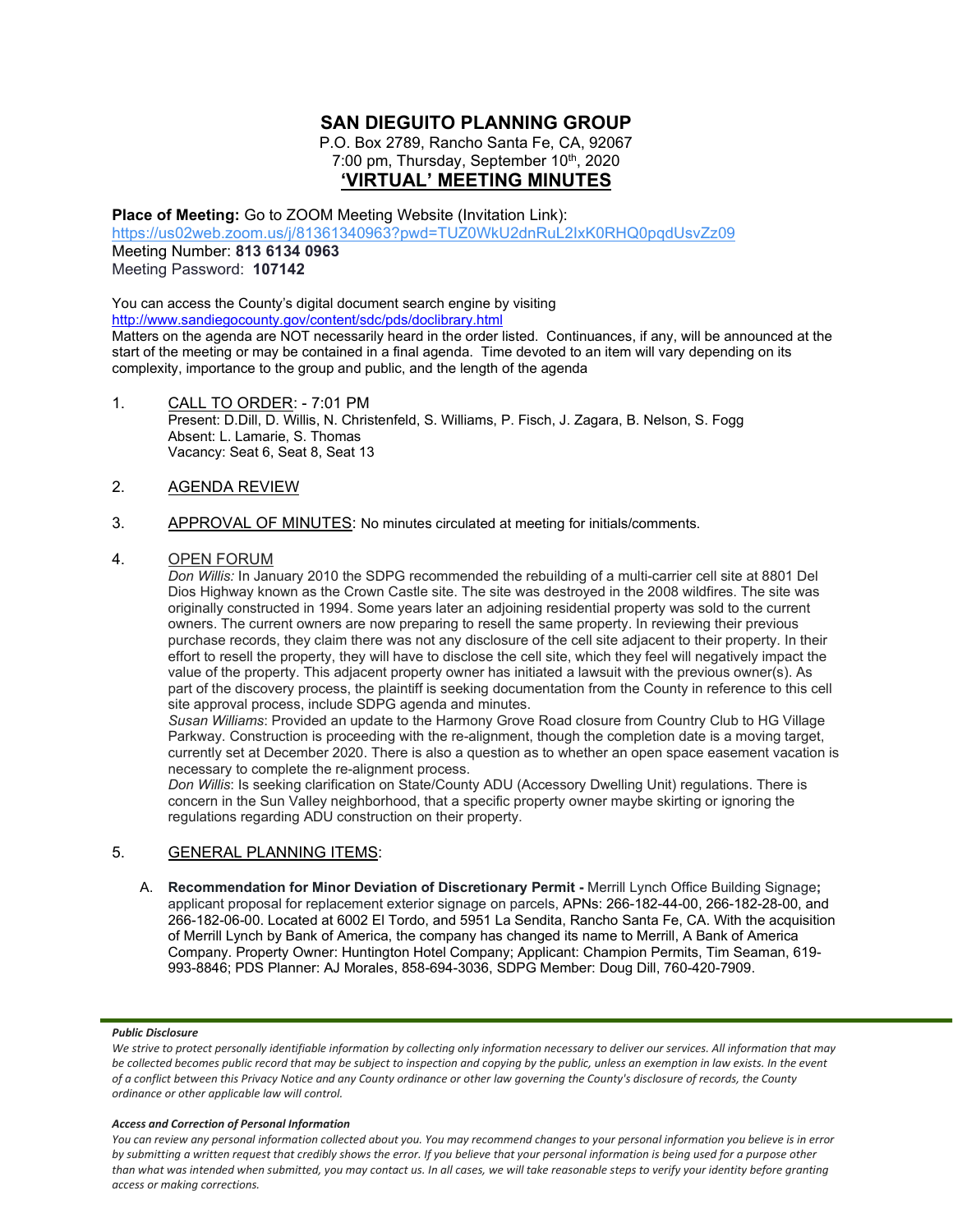### **CONTINUE to October 2020 SDPG Meeting**

B. **PDLO Funds Priority List -** Department of Parks and Recreation (DPR) is seeking San Dieguito Planning Group community's input on the 2020-2021 Park Land Dedication Ordinance (PLDO) and Recreation Programming priorities for the San Dieguito Local Park Planning Area (LPPA). Discussion regarding vacant land acquisition and improvements at existing SDPG area DPR facilities at this month's meeting in preparation to an updated list for the October 2020 SDPG meeting. DPR Contact: Nina Pisano, 858-966- 1353.

*Doug Dill*: Reviewed last year's list for PDLO resubmission. Solicited additional parcels or park improvement suggestions from members. At the October meeting the SDPG will vote to submit the updated list to the Department of Parks and Recreation.

### 6. MAJOR PROJECTS AND LAND USE ITEMS:

- A. **PDS2018-VAC-18-003 Vacation - Open Space**. 4.66 acre lot with an existing residence at 20445 Fortuna del Sur, Elfin Forest, CA 92029, APN: 679-090-19, closest cross street: Seaquest Trail. Owner: Todd Frank, 760-822-4360; Applicant's Representative: Rob Russell (Accurate Land Survey), 619-445-0110; County PDS Planner: Nicolas Gustafson, 858-495-5351; SDPG Member: Doug Dill, 760-420-7909. *Continue to October 2020 SDPG Meeting*
- B. **PDS202-STP-20-004/ER-20-08-004 Gemmell Matthes Residence** Proposed single-family residence to be built on vacant lot with evidence of previous (burnt down) home. Lot has split zoning (RR + S80). A percentage of the proposed new home, three parking spaces and portions of a proposed seepage pit falls into the SS80 zone. Parcel located at 20043 2<sup>nd</sup> Place, Del Dios, CA 92029 (Nearest cross street – Kalmia Lane), APN: 270-087-07-00. Applicant Contact: Nico Wallace, 858-414-1290; PDS Planner: Hunter McDonald, 858-495-5330; SDPG Member: Nicholas Christenfeld, 760-503-4214.

*Nicholas Christenfeld*: Described the history of inconsistent zoning of parcels in Del Dios. No issues were identified with the proposed merging of lots project.

MOTION (Christenfeld): Recommend approval as submitted. Urge the County to clean-up the inconsistent Del Dios residential zoning to prevent future processing of similar types of lot merging project proposals. SECOND: Phil Fisch

VOTE: Yes: 8, No: 0, Abstain: 0, Absent: 2, Vacancy: 3

- C. **PDS2020-AD-20-008 Khatibi Garage Addition** Administrative permit for oversized accessory structure. 680 sf (34x20) of additional garage space. Existing house is 16,386 sf but does not have adequate garage parking given the size. Property owner wishes to add an attached 680sf four car garage. Property is already at 2000 sf limit for attached accessory structures. Site location: 16268 Via Cazadero, Fairbanks Ranch, APN: 269-201-52-00. Owner/Applicant Contact: Reza Shabani, 619-610-8750; PDS Planner: Nathan Kling, Nathan.Kling@sdcounty.ca.gov; SDPG Member: Sharon Neben Fogg, 858-945-6856. *Continue to October 2020 SDPG Meeting*
- D. **PDS2015 TPM 21229 Application for Tentative Parcel Map.** 16.17 acres with four parcels + remainder 2.24-**acre parcel** located at 7722 Rancho Santa Fe View Court, Rancho Santa Fe. APN #265-380-24. Applicant: Doug Logan for H&J Devco, LLC 760-510-3152; PDS Planner: Rachael Lindebrekke, 858-495- 5427; SDPG Member (Open). *Continue to October 2020 SDPG Meeting*
- E. **PDS2020-STP-20-023 Road to Rio Crosby Subdivision House Plot Plan** New 1-story single family residence with attached garage, pool and landscaping, all on existing pre-graded lot with new retaining wall along new paved driveway. Location: 16582 Road to Rio, San Diego, CA 92127, nearest cross road: Road to Zanzibar, APN: 267-210-29-00. Applicant Contact: Karl Voigtlander, 760-877-8248; PDS Planner: David Cook, 858-505-6429; SDPG Member: Beth Nelson, 858-765-2322. *Continue to October 2020 SDPG Meeting*

#### *Public Disclosure*

#### *Access and Correction of Personal Information*

*You can review any personal information collected about you. You may recommend changes to your personal information you believe is in error by submitting a written request that credibly shows the error. If you believe that your personal information is being used for a purpose other than what was intended when submitted, you may contact us. In all cases, we will take reasonable steps to verify your identity before granting access or making corrections.*

We strive to protect personally identifiable information by collecting only information necessary to deliver our services. All information that may *be collected becomes public record that may be subject to inspection and copying by the public, unless an exemption in law exists. In the event of a conflict between this Privacy Notice and any County ordinance or other law governing the County's disclosure of records, the County ordinance or other applicable law will control.*